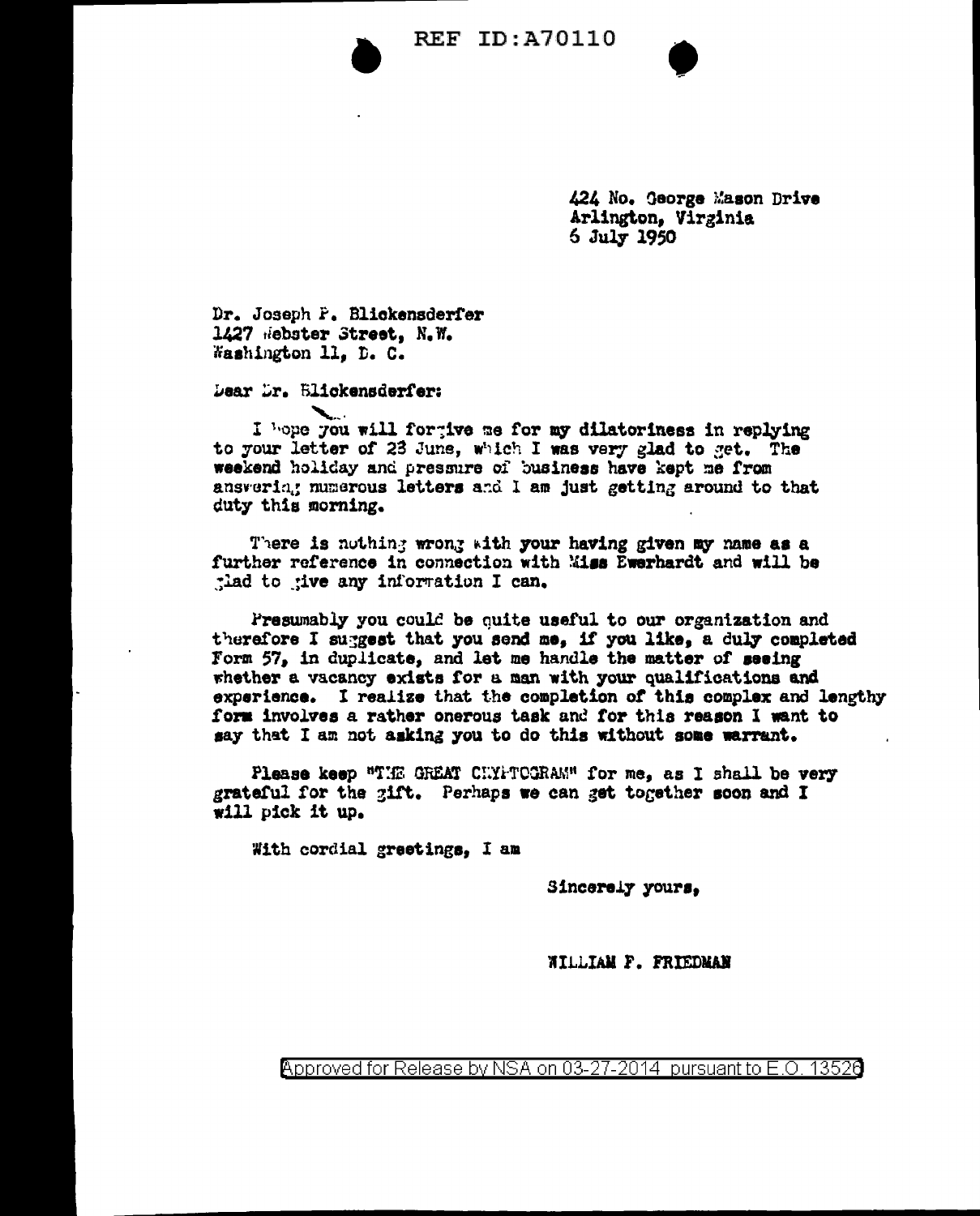**REF ID:A7** 

19 May 1949

Dr. Joseph P. Blickensderfer Editor, Reference Department The Library of Congress Washington 25, D. C.

Dear Dr. Blickensderfer:

It was most thoughtful of you to send me a copy of the current issue of the United States Quarterly Book List. On Monday when I came to the office one of the things that I did was to ask our Librarian to get a copy if we did not already have it, and the next day I received the December 1948 issue which had been borrowed from the Army Library in The Pentagon. I, therefore, have the last two issues to look at and I hope to get a chance to do that very soon.

Your most courteous invitation to come over to the Library and to pick up the copy of "The Great Cryptogram" and at the same time look over the book list set-up is accepted and I will get in touch with you a little bit later. I might combine this with a call on my old friend Luther Evans.

I hope that we will get together with the Blickensderfers very soon again as we both enjoyed meeting you both.

Cordially yours,

WILLIAM F. FRIEDMAN